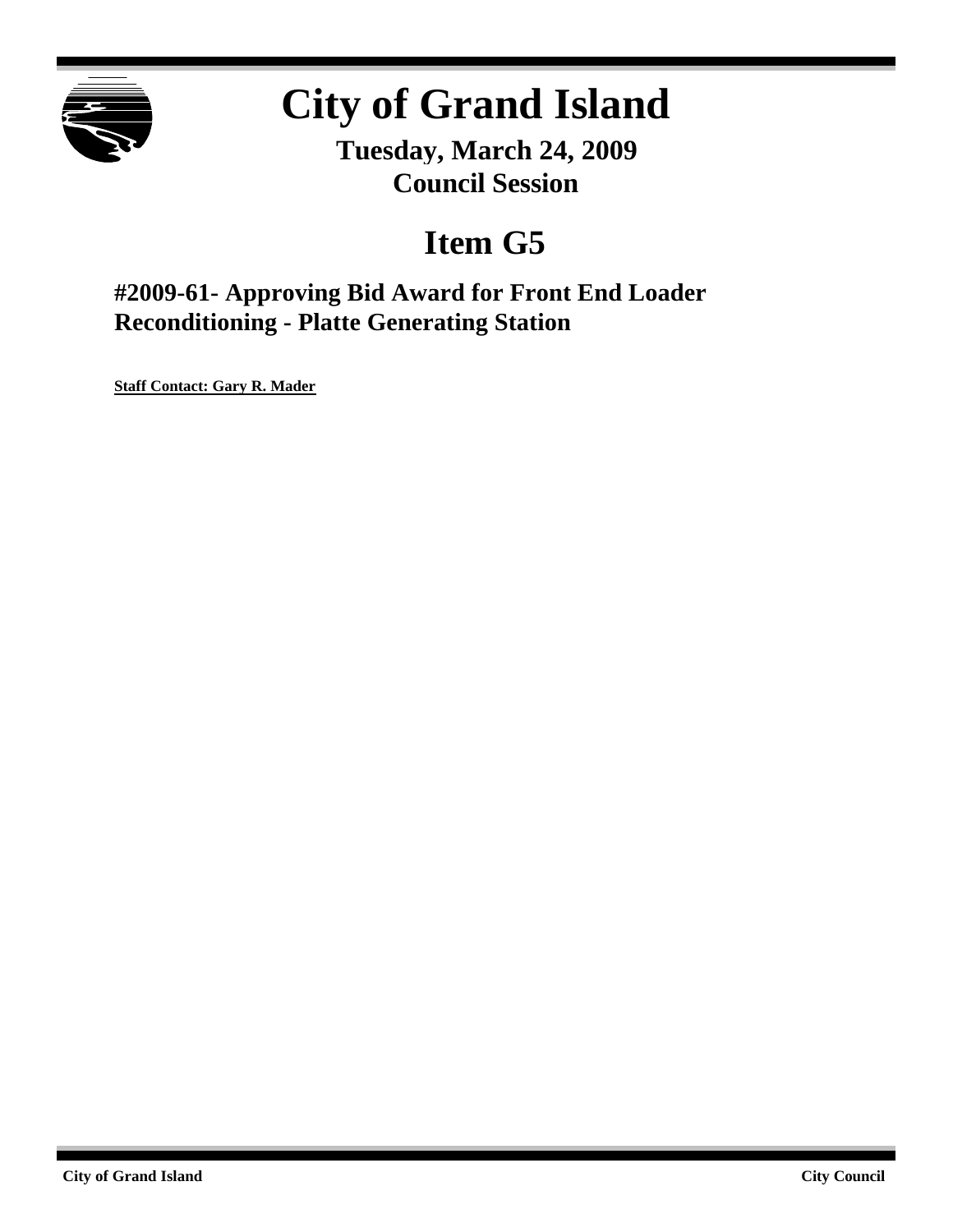## **Council Agenda Memo**

| <b>From:</b>         | Gary R. Mader, Utilities Director<br>Wesley Nespor, Asst. City Attorney/Purchasing |
|----------------------|------------------------------------------------------------------------------------|
| <b>Meeting:</b>      | March 24, 2009                                                                     |
| Subject:             | Front End Loader Reconditioning (824C Dozer)                                       |
| Item $\#$ 's:        | $G-5$                                                                              |
| <b>Presenter(s):</b> | Gary R. Mader, Utilities Director                                                  |

## **Background**

The Platte Generating Station utilizes large Front End Loaders with a 16' push blades for the handling of coal during train unloading and plant supply operations. As part of normal maintenance, these loaders must be reconditioned periodically to provide a reliable, long term service life. The manufacturer's suggested recondition interval is every 15,000 service hours. The reconditioning includes major overhauls of the engine, transmission, final drive, and rear differential. One of the loaders has logged 15,585 service hours without having a recondition performed. This loader was purchased ten years ago for \$346,140. The estimate for a new unit is \$500,000. Specifications were developed by plant staff for reconditioning of this unit, which includes parts, labor, and transportation to and from the shop facilities.

#### **Discussion**

The specifications for the Front End Loader Reconditioning were advertised and issued for bid in accordance with the City Purchasing Code. Bids were publicly opened on March 3, 2009. Specifications were sent to three potential bidders. One response was received as listed below. The engineer's estimate for this project was \$90,000.00.

| Bidder                                     | <b>Bid Price</b> |
|--------------------------------------------|------------------|
| Nebraska Machinery Co. (NMC), Doniphan, NE | \$76,922.98      |

The bid was reviewed by plant staff. It is compliant with specifications and less than the engineer's estimate.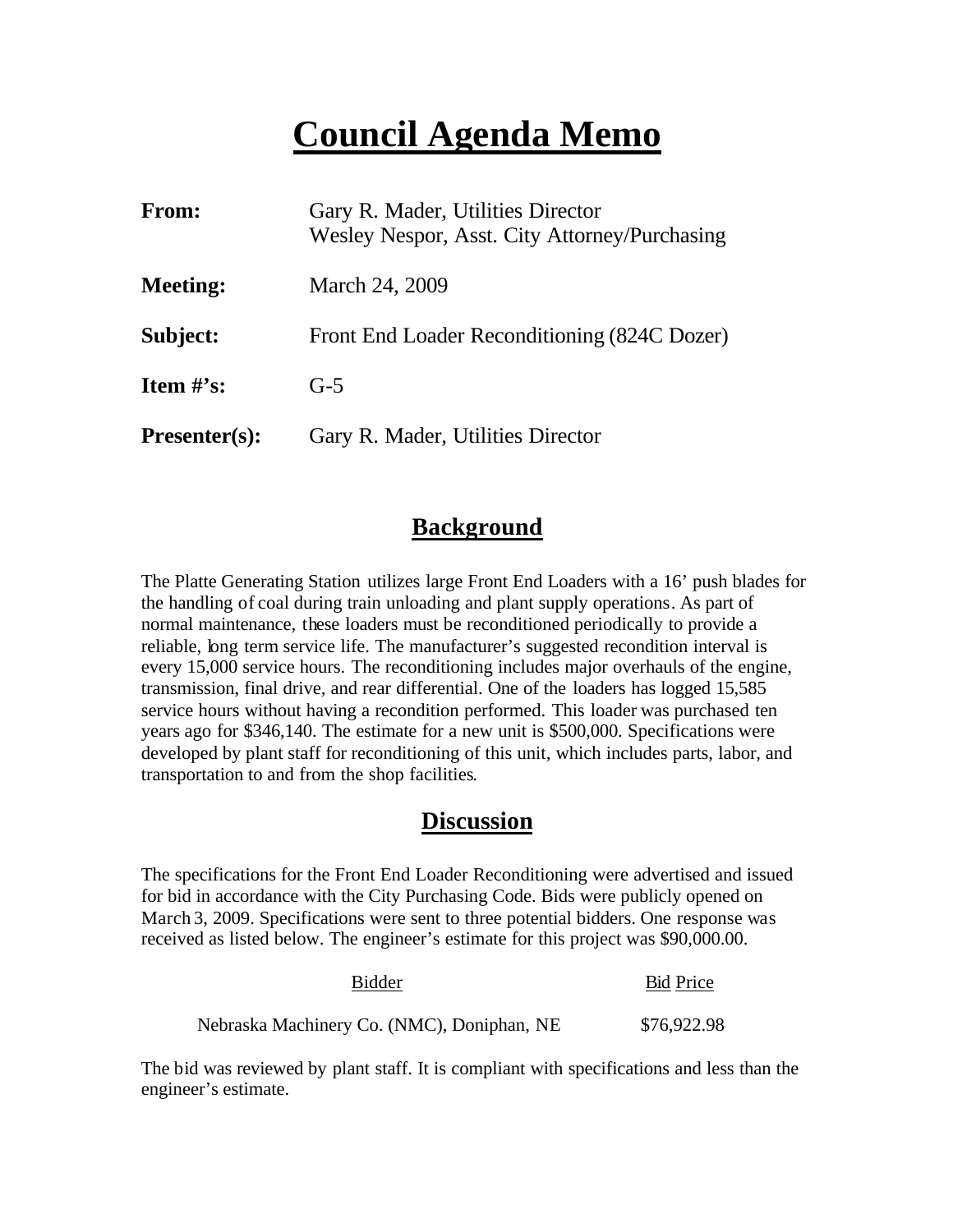## **Alternatives**

It appears that the Council has the following alternatives concerning the issue at hand. The Council may:

- 1. Move to approve
- 2. Refer the issue to a Committee<br>3. Postpone the issue to future date
- Postpone the issue to future date
- 4. Take no action on the issue

## **Recommendation**

City Administration recommends that the Council award the contract for Front End Loader Reconditioning to Nebraska Machinery Co. (NMC) of Doniphan, NE, as the low responsive bidder, with the bid price of \$76,922.98.

### **Sample Motion**

Move to approve award of the bid of \$76,922.98 from Nebraska Machinery Co. (NMC) for the Front End Loader Reconditioning as submitted.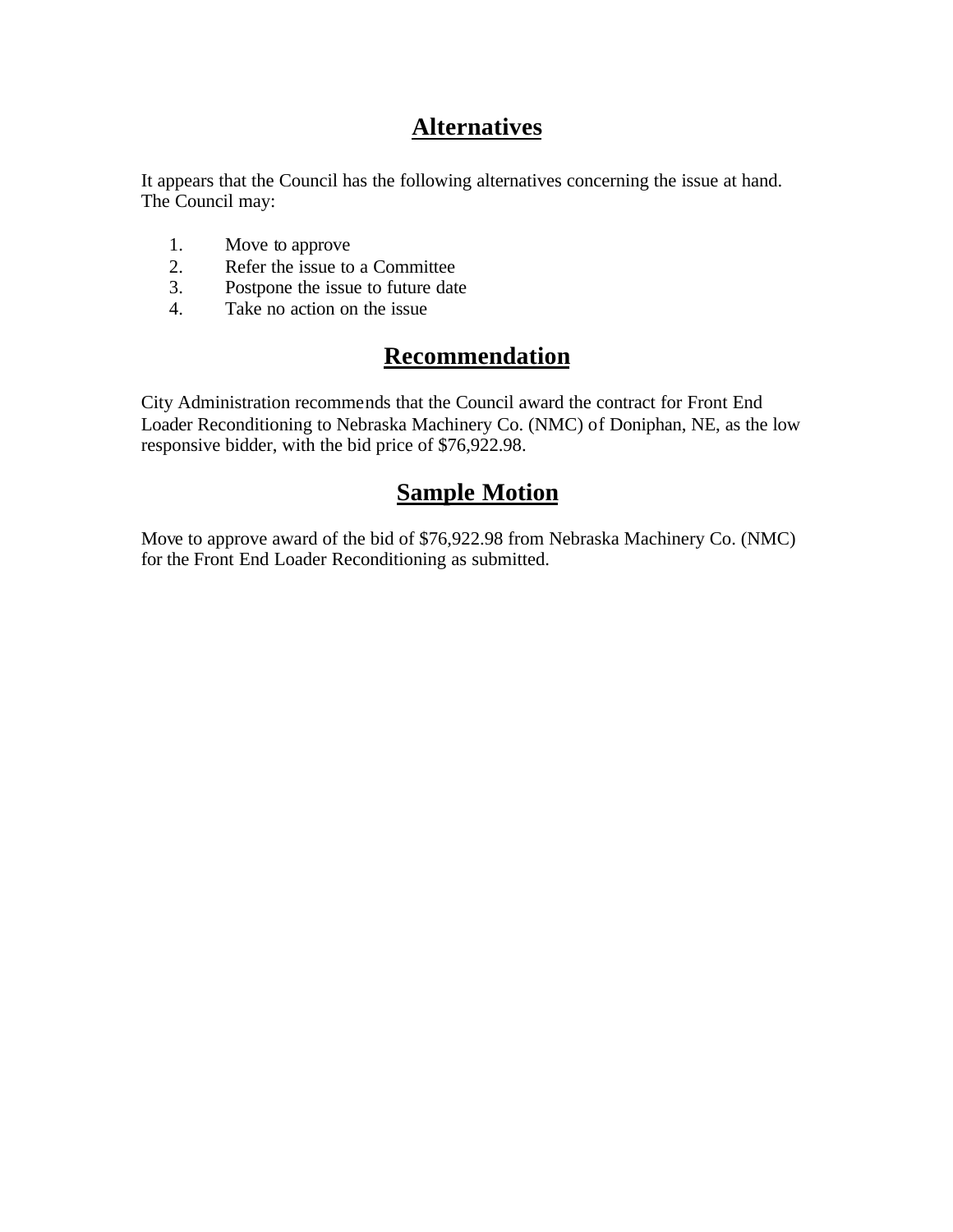### *Purchasing Division of Legal Department* **INTEROFFICE MEMORANDUM**



Wes Nespor, Purchasing Agent

*Working Together for a Better Tomorrow, Today*

#### **BID OPENING**

| <b>BID OPENING DATE:</b>      | March 3, 2009 at 11:15 a.m.            |  |  |
|-------------------------------|----------------------------------------|--|--|
| <b>FOR:</b>                   | <b>Front End Loader Reconditioning</b> |  |  |
| <b>DEPARTMENT:</b>            | <b>Utilities</b>                       |  |  |
| <b>ESTIMATE:</b>              | \$90,000.00                            |  |  |
| <b>FUND/ACCOUNT:</b>          | 520                                    |  |  |
| <b>PUBLICATION DATE:</b>      | <b>February 13, 2009</b>               |  |  |
| <b>NO. POTENTIAL BIDDERS:</b> | 3                                      |  |  |

#### **SUMMARY**

| <b>Bidder:</b>       | <b>NMC</b>                                 |
|----------------------|--------------------------------------------|
|                      | Doniphan, NE                               |
| <b>Bid Security:</b> | <b>Travelers Casualty &amp; Surety Co.</b> |
| <b>Exceptions:</b>   | Noted – Environmental Fee \$250.00         |

| <b>Bid Price:</b>    |             |  |
|----------------------|-------------|--|
| <b>Material:</b>     | \$34,381.90 |  |
| Labor:               | 40,040.00   |  |
| <b>Sales Tax:</b>    | 2,251.08    |  |
| <b>Total Bid:</b>    | \$76,672.98 |  |
| <b>Environ. Fee:</b> | 250.00      |  |
| <b>Total:</b>        | \$76,922.98 |  |

cc: Gary Mader, Utilities Director Bob Smith, Assist. Utilities Director Dale Shotkoski, City Attorney Wes Nespor, Purchasing Agent

Jeff Pederson, City Administrator Pat Gericke, Utilities Admin. Assist. Rodger Zawodniak, PGS Karen Nagel, Utilities Secretary